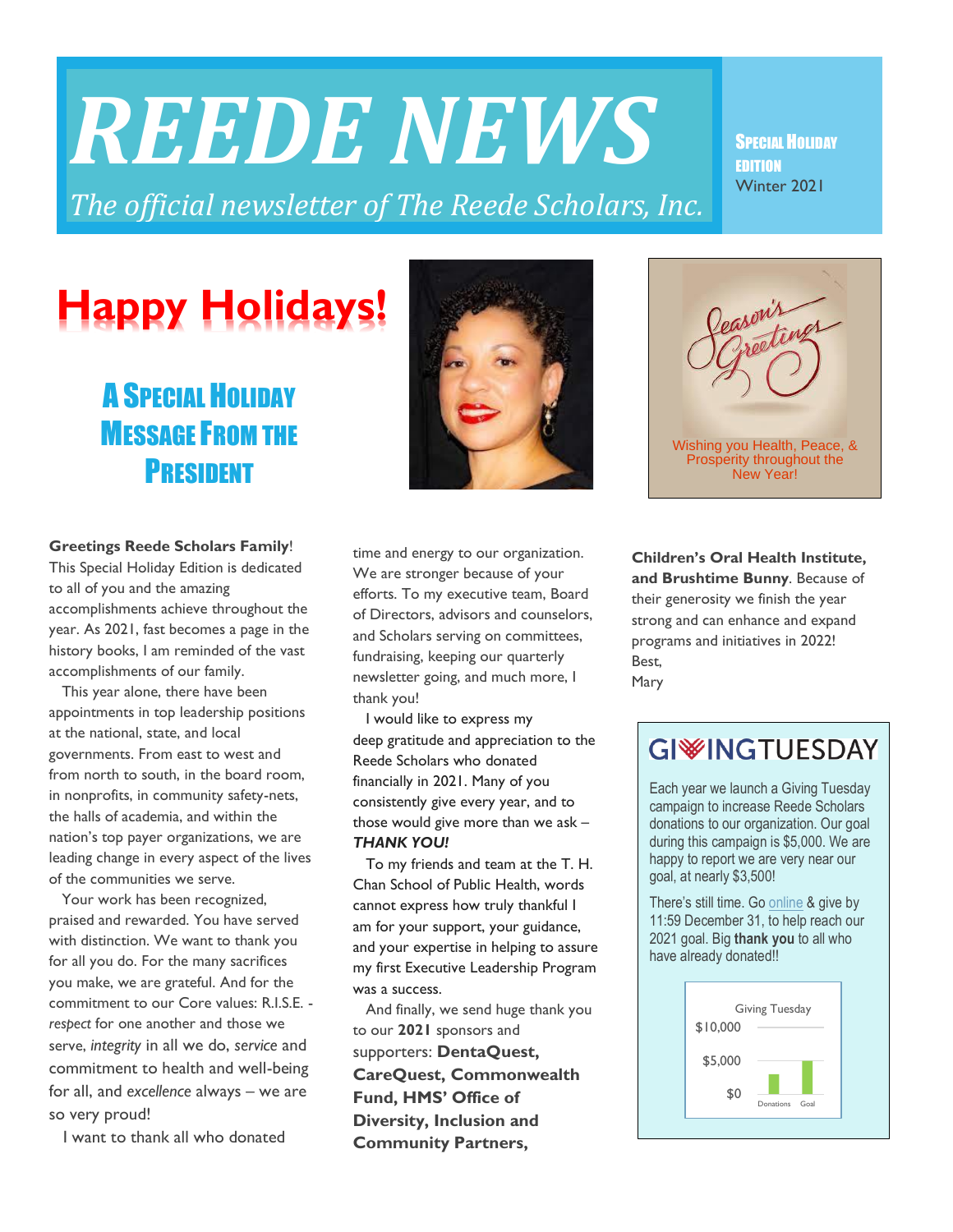## **THANK YOU TO OUR 2021 DONORS**

**\$1,200** Christian, Asare

**\$500** Betancourt, Joseph

Newland, Ann

**\$250** Cook, Nakela Duperval-Brownlee, Tamarah Hayashi, Seiji

**\$100 - \$200** Lee, Don Martinez, Octavio McGhee, Julea

**\$100** Bhatt, Jay Brooks, Durado Chang, Kimberly Del Castillo, Nicole

Fleming, Mary Foster, Tamiko Hebert-Magee, Shantel Hodge, Cynthia Jeung, Joan Kambampati, Vikram Kao, Ann Lee, Marshala Nagasako, Elna Narain, Kimberly Olayiwola, Jacqueline Nwando Portela, Maria Prakash, Kavitha Roubideaux, Yvette Roundtree, Shelia Sprott, Siobhian Swann, Brian Taylor, Kima Trivedi, Amal Wang, Wilson Williams, D'Nyce

## **Holiday Social Hour Well Attended**



About 20 Reede Scholars joined the last Social Hour of 2021 to say hello and offer talk about Networking. This unposed photo captures the smiles, laughter, & fun shared by all. Cynthia Hodge served as Host with Ying Wang pitch hitting for Thomas Dichter. Ying also provided a 'tasty treat' delivered by Grubhub! Several tips on Networking for introverts, who find meeting new people daunting, were shared. One premium tip was that 'some prospective employers want to know about your network, as they consider it value added for their organization'. Another reason to expand your social & professional network! Toasts of best wishes and happy holidays ended the hour.